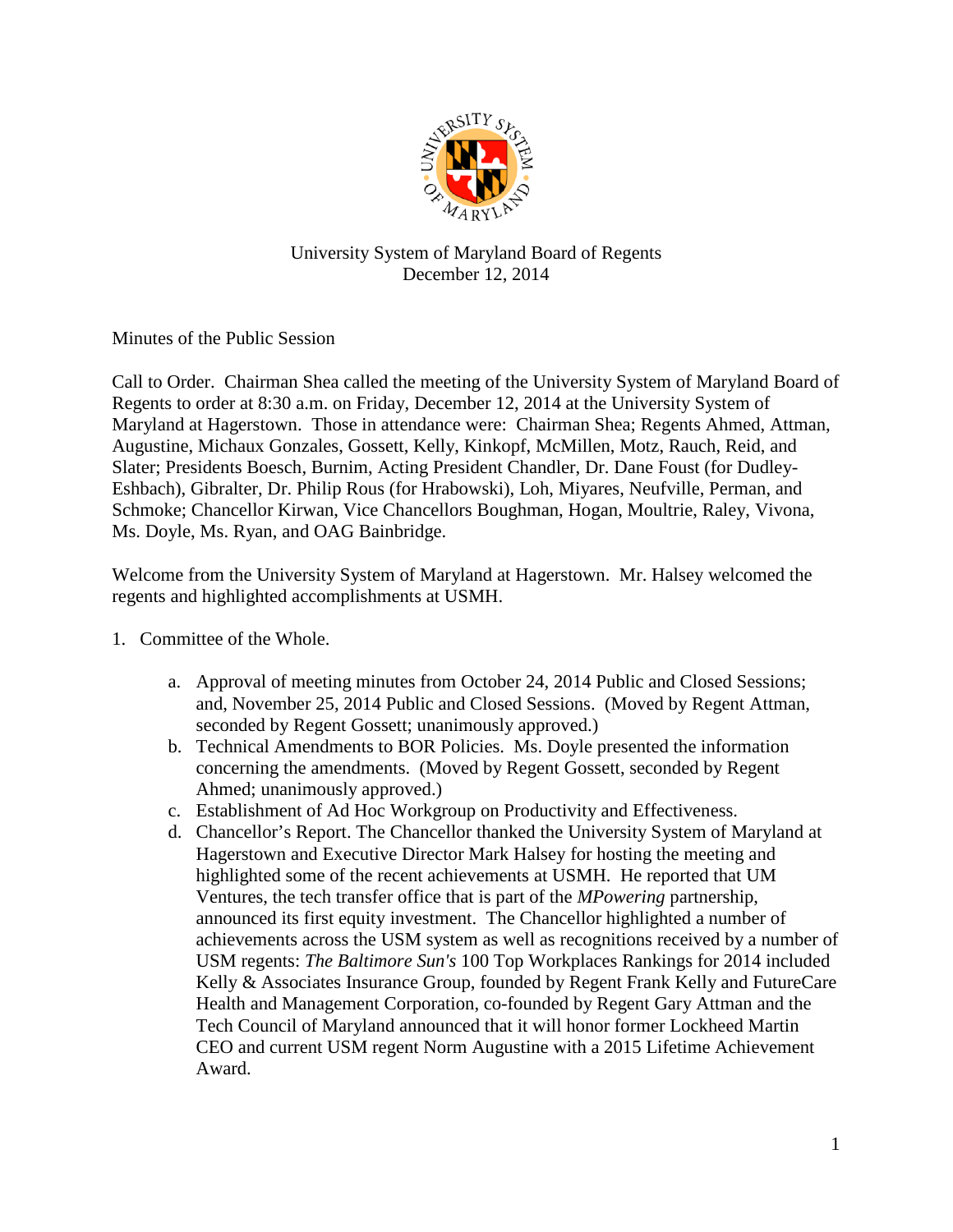The Chancellor also noted a number of recognitions he will be receiving including the Tech Council's Lifetime Achievement Award, the Tech Council and the MdBio Foundation Maryland STEM Champion Award and one of five finalists for *The* (Baltimore) *Sun's* Marylander of the Year.

Chancellor Kirwan concluded his remarks by providing a brief update on the status of budget negotiations and the upcoming legislative session. He reported that discussions have begun with Governor-elect Hogan's Transition Team and information has been provided regarding USM's impact on the state through our education and research components, as well as broad-based economic development, public service, and qualityof-life terms. He noted that Maryland has a significant budget deficit and the System faces a possible cut to our current budget between \$40 to \$80 million; some campuses have already implemented various spending restrictions.

- 2. Report of Councils.
	- a. Council of University System Presidents. President Burnim reported that the presidents discussed the following issues at their recent meeting: recent meetings with representatives of Governor-elect Hogan, inquiries from DBM and DLS staff on USM tuition remission benefits, interest of unions in negotiating the non-exempt pay plan, the potential impact of DBM proposals for health care for postdoctoral students and the establishment of a new BOR Taskforce on effectiveness and efficiency.
	- b. University System of Maryland Student Council. Mr. McGee provided the report of the student council. USMSC activities included conducting interviews for the student regent position for the coming year and discussing the Council's legislative agenda and state lobby day.
	- c. Council of University System Staff. Mr. Crockett reported that the Council held meetings in October and November; topics discussed in the meeting included the Biennial Nonexempt Market Salary Survey and Report, briefing on UMD's efforts on Behavior Evaluation and Threat Assessment, status of shared governance roles in the USM, briefing on activities at the state and national level impacting higher education and feedback on 2015 State Employees Health Benefit packages.
	- d. Council of University System Faculty. Dr. Bryant presented the Council report. The Council passed 3 resolutions on shared governance and were briefed on Behavioral Evaluation and Treat Assessment programs, the status of shared governance roles in the USM, and activities at the state and national level impacting higher education,
- 3. Committee on Education Policy & Student Life. Regent Michaux Gonzales provided the report of the committee.
	- a. Approval of meeting minutes from November 4, 2014 Public and Closed Sessions. (Moved by Regent Michaux Gonzales, seconded by Regent Rauch; unanimously approved.)
	- b. New Academic Program Proposals.
		- i. Salisbury University: M.S. in Athletic Training. (Moved by Regent Michaux Gonzales, seconded by Regent Augustine; unanimously approved.)
	- c. Report on Opening Fall Enrollment. Regent Michaux Gonzales presented the report.
	- d. Report on the Instructional Workload of the USM Faculty. Regent Michaux Gonzales presented the report.